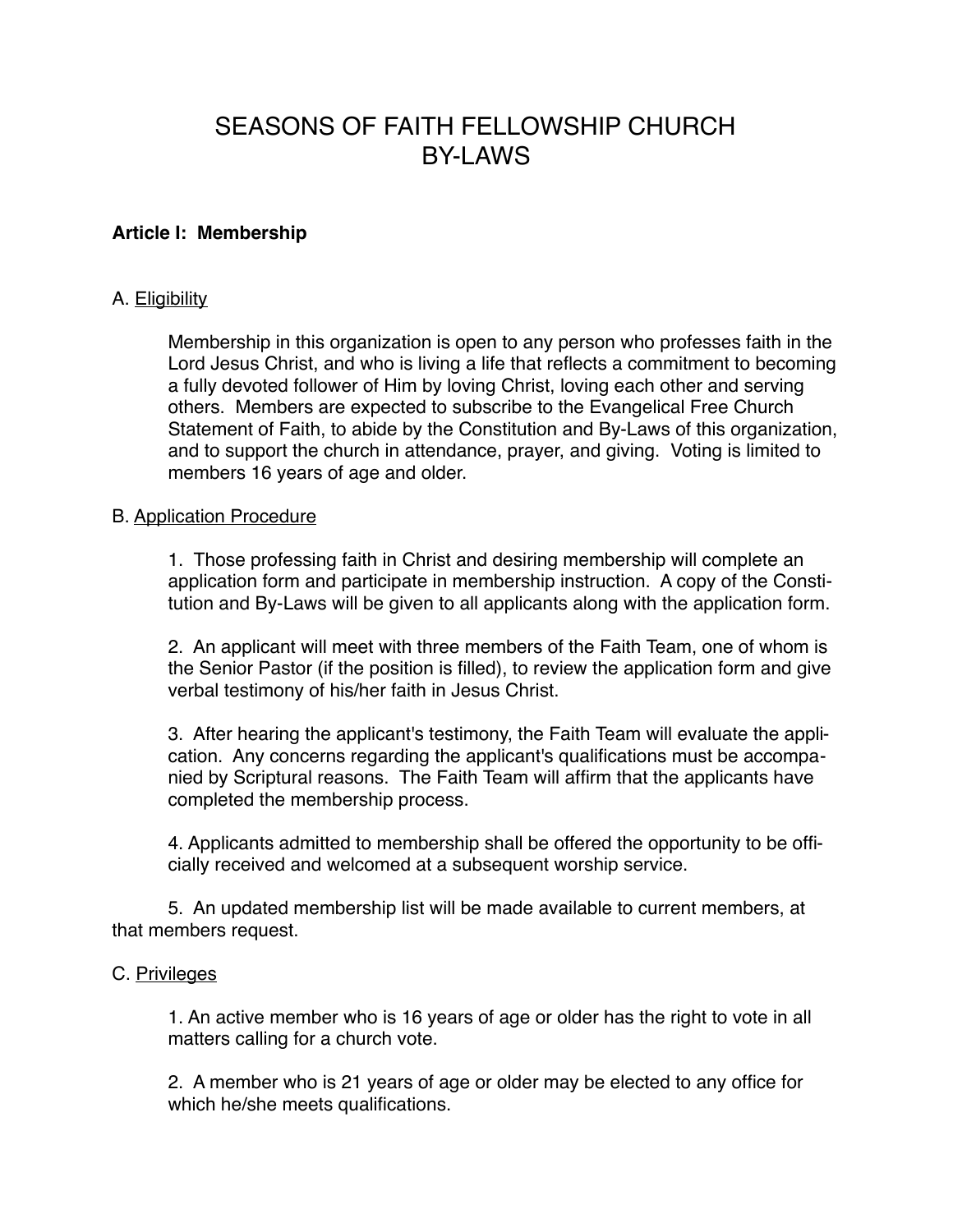3. Members shall be considered "inactive" when they move out of the communities into which the church's ministries extend, or if during the previous six (6) months they have not registered their attendance at any worship service.

4. Members determined to be "inactive" shall have no voting rights at any church vote and will not be considered part of its required quorum.

5. Members who are temporarily located away from the church, such as college students and military personnel, shall be returned to "active" member status upon their resumption of attendance.

# D. Responsibilities

Members are expected to:

- 1. live together peacefully.
- 2. give support and encouragement.
- 3. accept one another in failure.
- 4. give and receive correction as needed.
- 5. contribute to the common good.
- 6. respect authority.
- 7. adjust to changing needs.
- 8. practice financial stewardship.
- 9. do what needs to be done.
- 10.do it all in an atmosphere of love.

#### E. Removal

1. Any member who has been absent more than twelve (12) consecutive months, from whom no communication has been received, (except in case of Section C, 5 above) may be dropped from membership by a majority vote of the Faith Team.

2. Any member who wishes to withdraw from the Church shall provide such notification in writing to a member of the Faith Team and shall receive a letter of dismissal or transfer, if requested.

3. Any member who is living in a way that is contrary to the Word of God, as understood by the Faith Team, and after contact and effort by the Faith Team refuses to repent will be considered for removal. The Faith Team shall follow the church discipline process outlined below before membership is terminated.

4. Death

# F. Church Discipline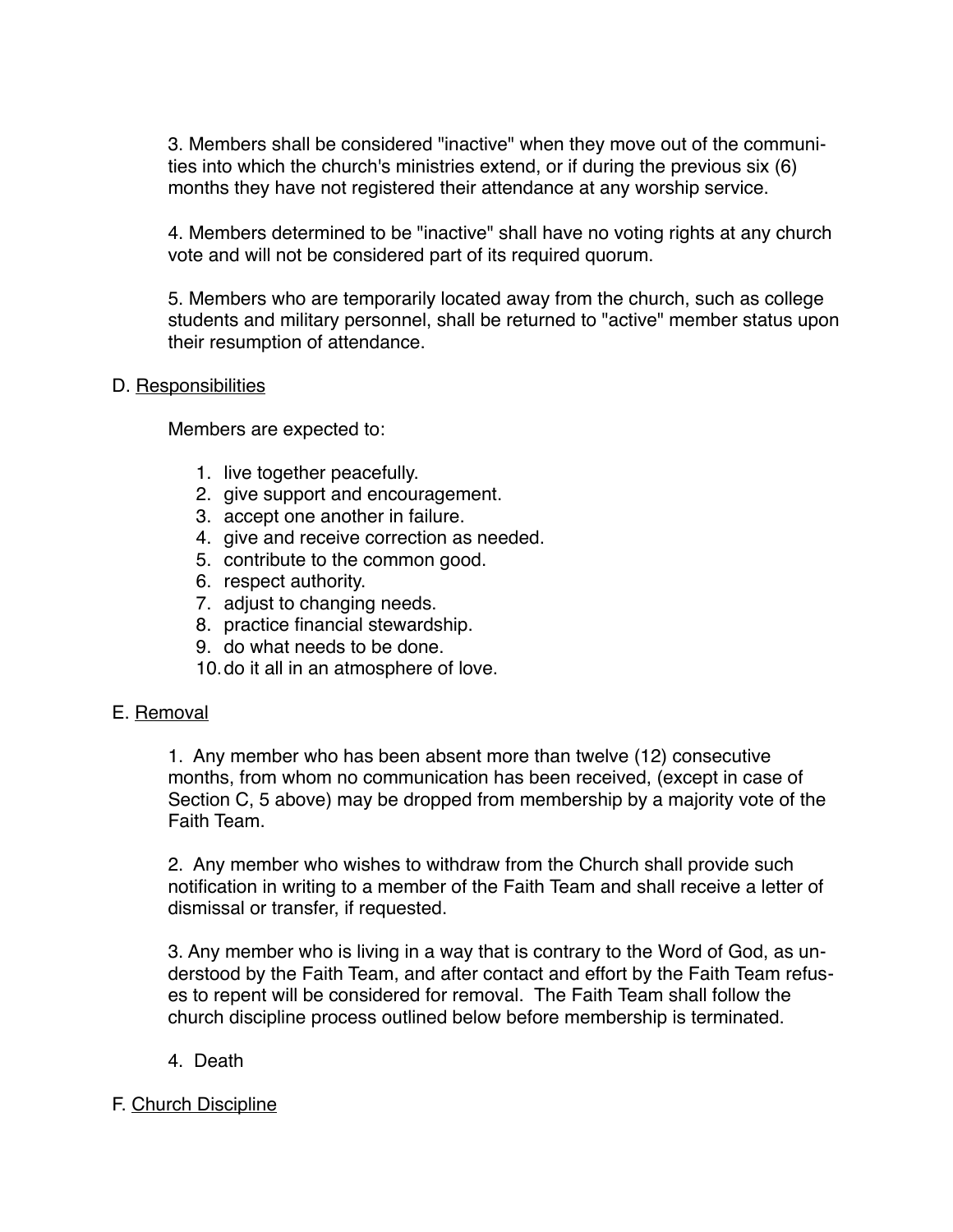1. The purpose of discipline is to restore a person to faith and fellowship.

2. Any church member or professing Christian in regular fellowship with the church who engages in conduct that, in the opinion of the Faith Team, is not in harmony with what the Bible teaches shall be encouraged to repent and forsake such conduct.

3. Sinful conduct necessitating church discipline shall include, but not be limited to the following:

 a. Divisiveness, which is detrimental to the spiritual welfare of the church (Titus 3:10)

 b. Immoral behavior (including adultery, fornication, homosexuality, etc. 1 Cor. 5-6)

 c. Questionable financial conduct (stealing, tax fraud, misuse of funds, properties, or assets 1 Cor. 5:11, 6:10)

 d. Theological views that are heretical or that stand in direct opposition to the teachings of the church and its Statement of Faith .(2 John 7-11)

4. Every member of the church, who has knowledge of a Christian Brother or Sister's sinful conduct necessitating church discipline, should consider it his or her personal duty to warn and correct that individual.

 a. This warning and corrective action is to be done in private, just between the two of them (Matt. 18:15).

- b. However, if the sinning individual does not heed this warning, then the warning member shall go to him/her accompanied by one or two other believers, to further warn the sinning individual to repent and forsake their wrongful behavior (Matt 18:16).
- c. If that individual still refuses to heed the warning, it shall be brought to the attention of the Faith Team in a private and confidential manner. However, no accusation shall be taken up by the church against any member or pastor except by the complaint of two or three Christian witnesses (Matt 18:17; 1 Tim. 5:19).
- d. Two Faith Team members, accompanied by the accusing member shall then attempt to meet with the person accused of sinful behavior to substantiate the concern, and if substantiated, to warn of his/her need to immediately forsake the wrong behavior.
- e. If further action is necessary, that person will be asked to meet with the Faith Team for a fair and impartial hearing of all the facts ascertainable. If the sinning individual refuses to forsake their sinful behavior, or refuses to meet with the Faith Team, church discipline shall result. This shall be done only after prayerful consideration and upon a three-fourths (75%) majority vote of the Faith Team. No Faith Team member, however, is entitled to vote on his/her own discipline.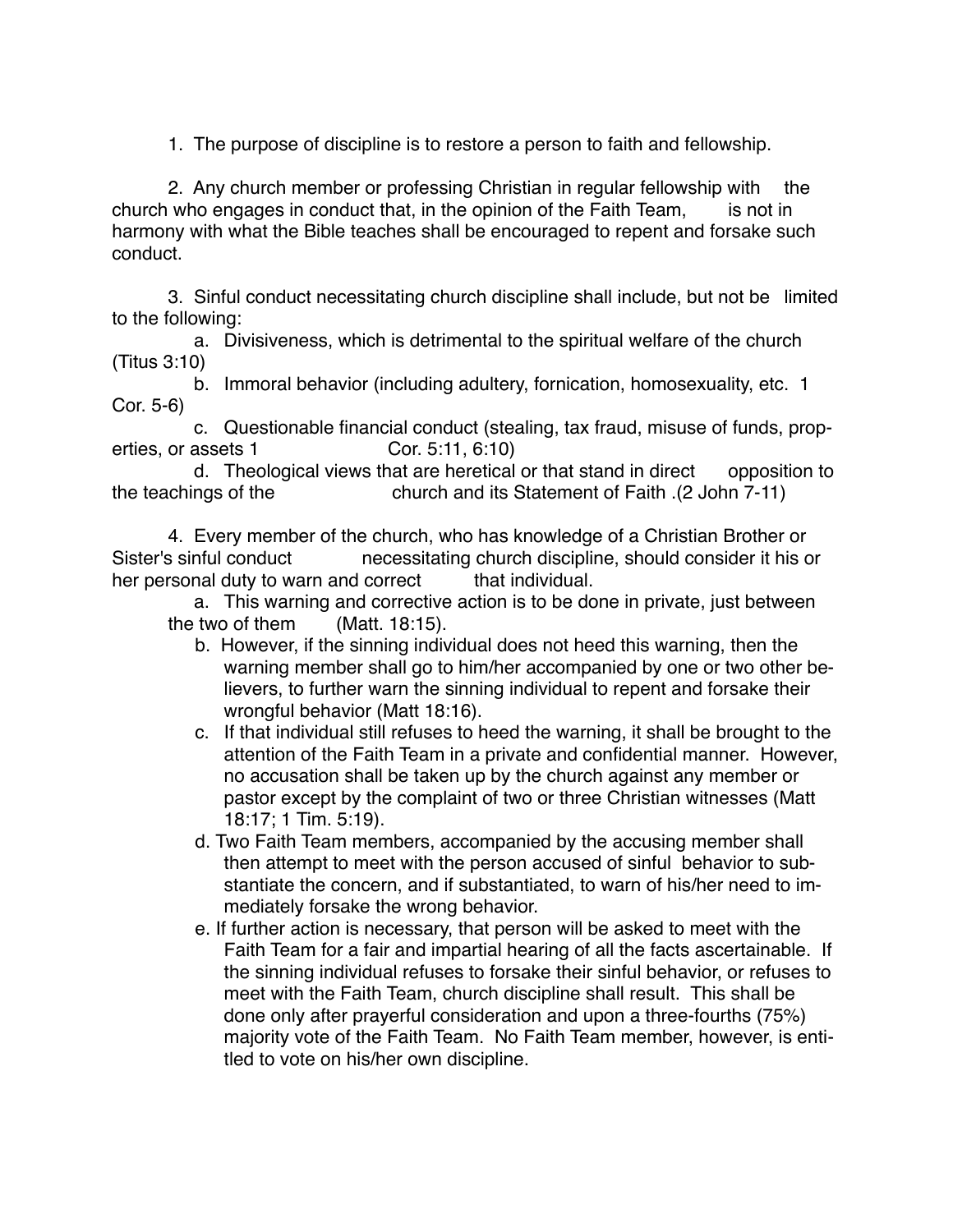- f. The disciplined individual may appeal to the congregation at the next scheduled quarterly meeting. A majority vote of the congregation is needed to uphold the Faith Team decision.
- 5. Nature of the Church's Discipline

 a. For non-members, this shall include their exclusion from serving in any church ministry.

 b. For church members, this shall include their exclusion from serving in any church ministry and termination of their membership and all of its rights.

 c. For pastors or other paid members of the church's staff, their employment by the church shall also be terminated.

 d. The decision by the Congregation is final, and there shall be no appeal to any court from that decision.

 e. A letter shall be sent from the Faith Team to the sinning individual confirming the termination of their membership, serving, and/or employment, and shall include added encouragement to repent and an invitation to restored fellowship when they do (2 Thess. 3:14-15).

6. The ultimate purpose of church discipline is to seek the spiritual restoration to fellowship for any individual who has been disciplined by the church (2 Cor. 2: 5-11). Persons, after being removed from the membership, who repent and desire to rejoin the church must apply for membership according to Article 1, Section B of these By-Laws.

# **Article II: Church Government**

# A. Qualifications for Leadership Positions

All members who are at least twenty-one (21) years old and who exhibit the following characteristics are eligible.

1. He/she is trustworthy, respected in the community, and exemplifies Christ in his/her daily life. He/she must also have an understanding of the philosophy and vision of the Seasons of Faith Fellowship Church. He/she must demonstrate Christian qualities consistent with scripture. I Timothy 3: 1-13 & Titus 1: 5-9.

2. He/she should possess a servant hood attitude toward God and others.

3. He/she must see others as valuable to the Lord and basically equal in His sight.

#### B. List of Faith Team Members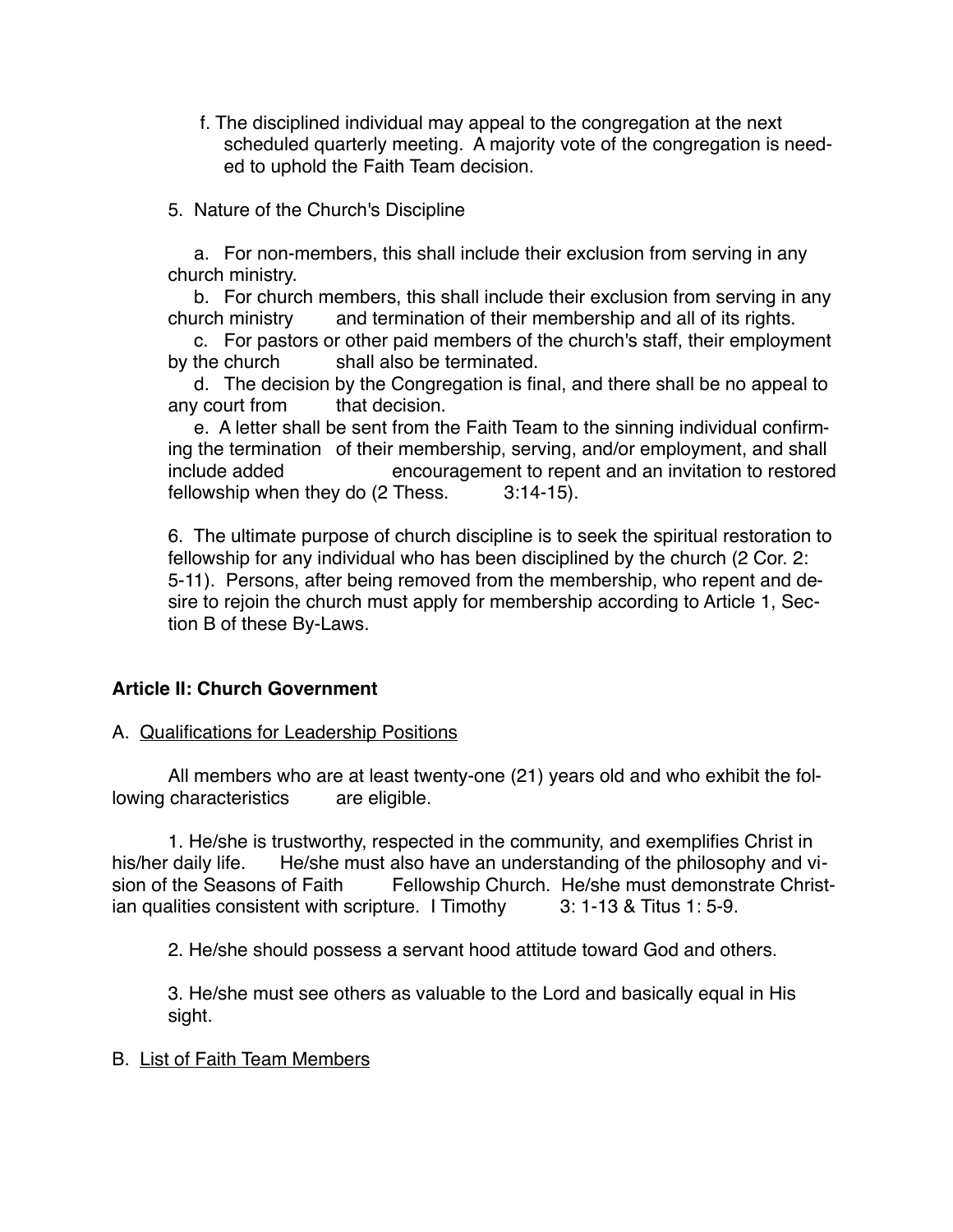The Faith Team will consist of an elected chairperson, vice-chairperson, church clerk, treasurer, financial secretary (when the annual budget is equal or greater than \$75,000), and the senior pastor (when the position is filled). Additional voting members will include one appointed representative from the Worship Ministry, the Children and Youth Ministry, and the Outreach Ministry.

# C. Duties of Faith Team Members

The management and government of the Church between congregational meetings shall be vested in the Faith Team as representatives of the Congregation, under the Lordship of Jesus Christ and the guidance of the Holy Spirit. It shall be the duty of the Faith Team to assist the pastoral staff in exercising oversight over the Church, shepherding the flock with a humble heart (1 Peter 5:2), to guard the purity of doctrine, and to establish policy consistent with the Constitution and By-Laws. The Faith Team shall act for the Church in the reception, discipline, and dismissal of members. They shall assist in the teaching of the Word, counseling the needy, comforting the afflicted, visiting the sick, and disciplining believers. They may appoint committees, either standing or ad hoc, to help accomplish the work of the ministry. The Faith Team shall have administrative oversight of the finances of the church. They will prepare the annual budget, provide an internal, periodic financial audit and keep the facilities and physical property of the Church in good repair.

1. *Chairperson*: It shall be the duty of the Chairperson to preside at all meetings of the Congregation and to oversee administrative functions of the Church. The Chairperson shall have the right to attend all board and committee meetings as an ex. officio member. The Chairperson shall also preside whenever there is a joint meeting of the Faith Team and another ministry team.

2. *Vice-Chairperson*: It shall be the duty of the Vice-Chairperson to preside at all meetings in the absence of the Chairperson or when there is any action before the Congregation pertaining to the office of Chairperson. In case of a vacancy in the pulpit, due to illness of the Senior Pastor or when there is no Senior Pastor, the Vice-Chairperson shall be responsible for obtaining coverage for pastoral responsibilities.

3. *Church Clerk*: It shall be the duty of the Church Clerk to take minutes of all congregational and Faith Team meetings and to act in behalf of the church in signing legal papers, as required.

4. *Treasurer*: It shall be the duty of the Treasurer to keep accurate and auditable records of all disbursements of funds for the Church. The Treasurer shall provide regular reports on the state of Church finances to the Faith Team and the Congregation. In the absence of a Financial Secretary, the Treasurer will assume the duties of that position as well.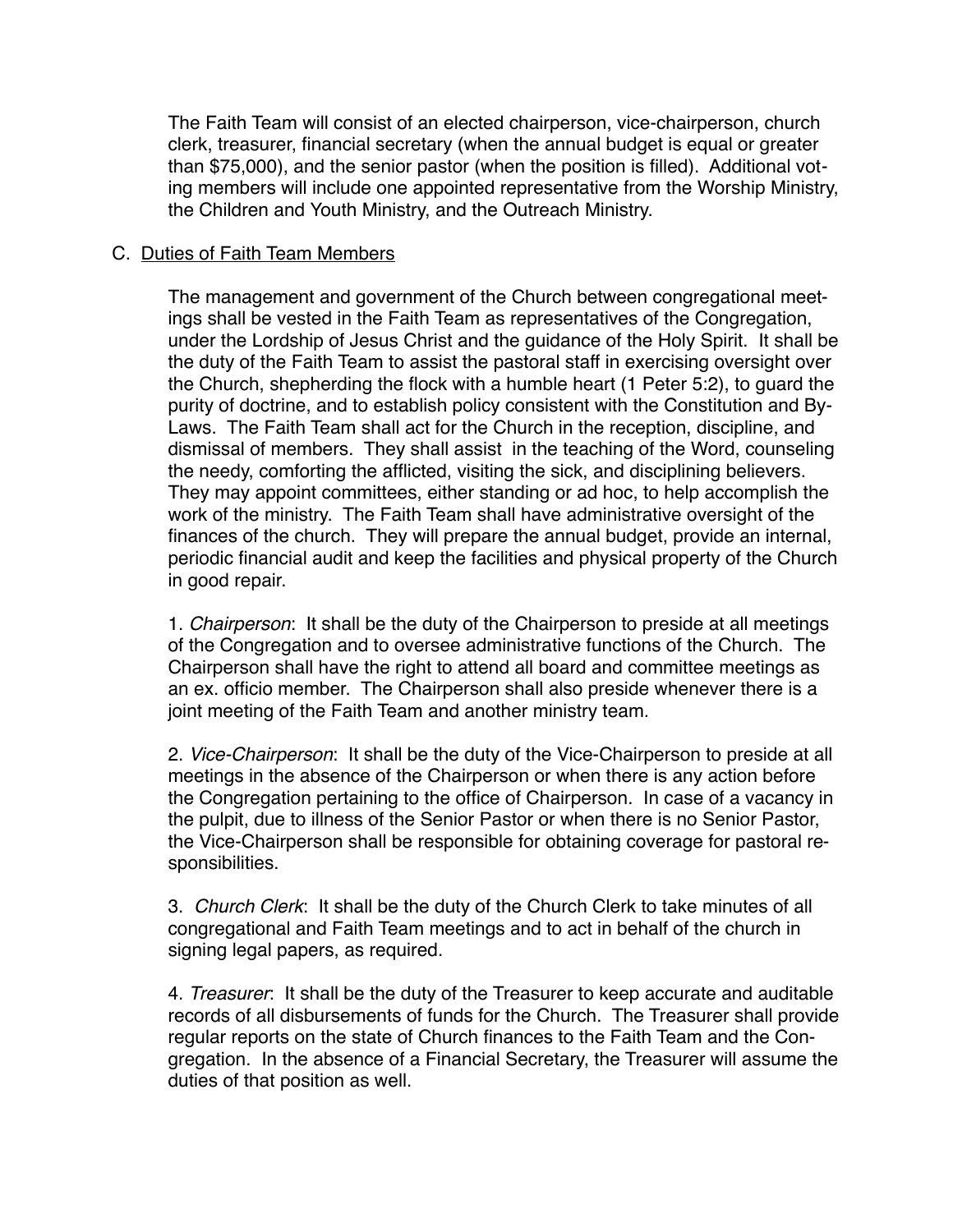5. *Financial Secretary*: The position of Financial Secretary shall be filled when the Church has an annual budget equal to or greater than \$75,000. It shall be the duty of the Financial Secretary to keep auditable, accurate records of all income for the Church. The Financial Secretary shall make sure that one other person authorized by the Faith Team is present when offerings are counted and shall deposit all funds as quickly as possible. The Financial Secretary shall provide regular reports of Church income to the Faith Team and the Congregation. The giving records of individuals shall be kept completely confidential.

6. *Worship Ministry Representative*: The Worship Ministry Representative may be appointed by either that Team or the Faith Team . The Worship Ministry Representative shall give input on all matters before the Faith Team and shall exercise due diligence in the exercise of his/her responsibilities. These representatives are appointed annually and may be appointed for three consecutive years.

7. *Children and Youth Ministry Representative*: The Children and Youth Ministry Representative may be appointed either by that Team or the Faith Team. The Children and Youth Ministry Representative shall give input on all matters before the Faith Team and shall exercise due diligence in the exercise of his/her responsibilities. These representatives are appointed annually and may be appointed for three consecutive years.

8. *Outreach Ministry Team Representative:* The Outreach Ministry Team Representative may be appointed by that Team or the Faith Team. The Outreach Ministry Representative shall give input on all matters before the Faith Team and shall exercise due diligence in the exercise of his/her responsibilities. These representatives are appointed annually and may be appointed for three consecutive years.

# D. Election of Faith Team Members

1. Until such time as there are one-hundred (100) active, voting eligible members, nominations for elected office shall be made from the floor during the annual congregational meeting.

2. Once the Church has one-hundred (100) or greater active, voting eligible members, the nominating committee shall be responsible for recommending candidates for elected Faith Team positions to the Congregation. The nominating committee shall consist of three members who are appointed by the Faith Team. The nominating committee will be appointed three months prior to the annual congregational corporate meeting.

3. The nominating committee shall recruit spiritually mature individuals from the Congregation, who meet the qualifications to serve on the Faith team. Sug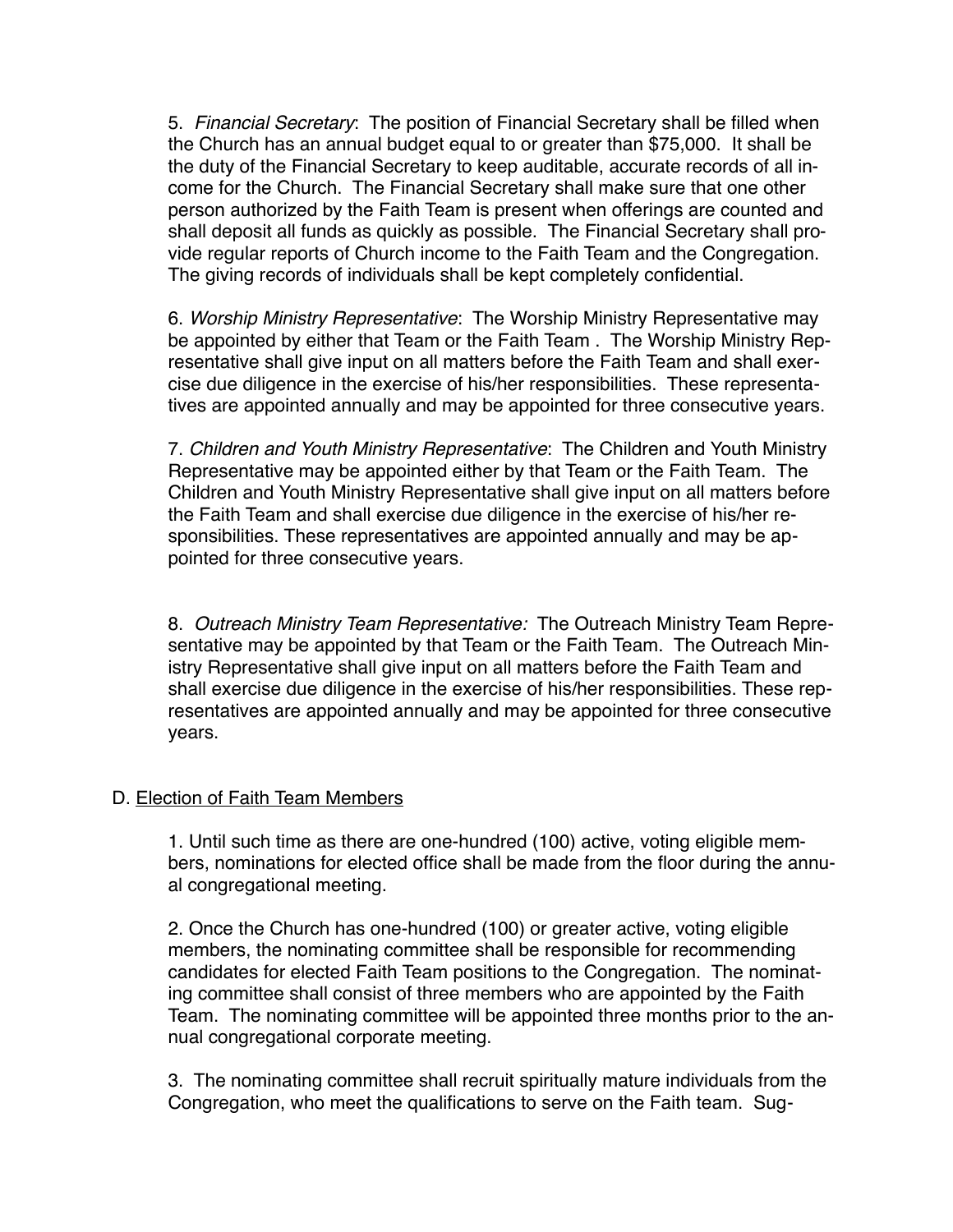gestions for nominations may be made by any member of the Congregation to a committee member. The committee shall submit the names of at least two candidates for each open office to the Faith Team no later than one month before the annual meeting. The names of the nominees will be published no later than two weeks prior to the annual meeting.

4. The election of all officers is by secret ballot of all voting eligible members present. The candidate for each office with the highest vote total shall be declared the winner.

5. All Faith Team members are elected for a period of three years. Two new members will be elected in year one, one in year two and one in year three (until the time when a Financial Secretary is elected, then there will be two elected in year three). Officers of the Faith Team will be decided at the first regularly scheduled meeting of the Faith Team following election.

### E. Limitation of Power

No officer, board or committee of this Church shall assume any of the following prerogatives without express congregational consent.

- 1. To amend this Constitution and By-Laws
- 2. To call pastoral staff
- 3. To purchase, sell, or mortgage real property on behalf of the Church

4. Authorize the non-budgeted expenditure of more than 3% of the annual expense budget without congregational consent

# **Article III: Pastoral Staff**

A. Qualifications

Each individual called or chosen to become part of the Pastoral Staff must:

- 1. be known to be of exemplary spiritual character.
- 2. be full of wisdom, full of the Holy Spirit, and full of faith with great vision for what God can and will do.

3. be gifted by God with the ministry skills, knowledge, and experience needed to provide and develop leadership, and produce spiritual growth through their assigned area of ministry.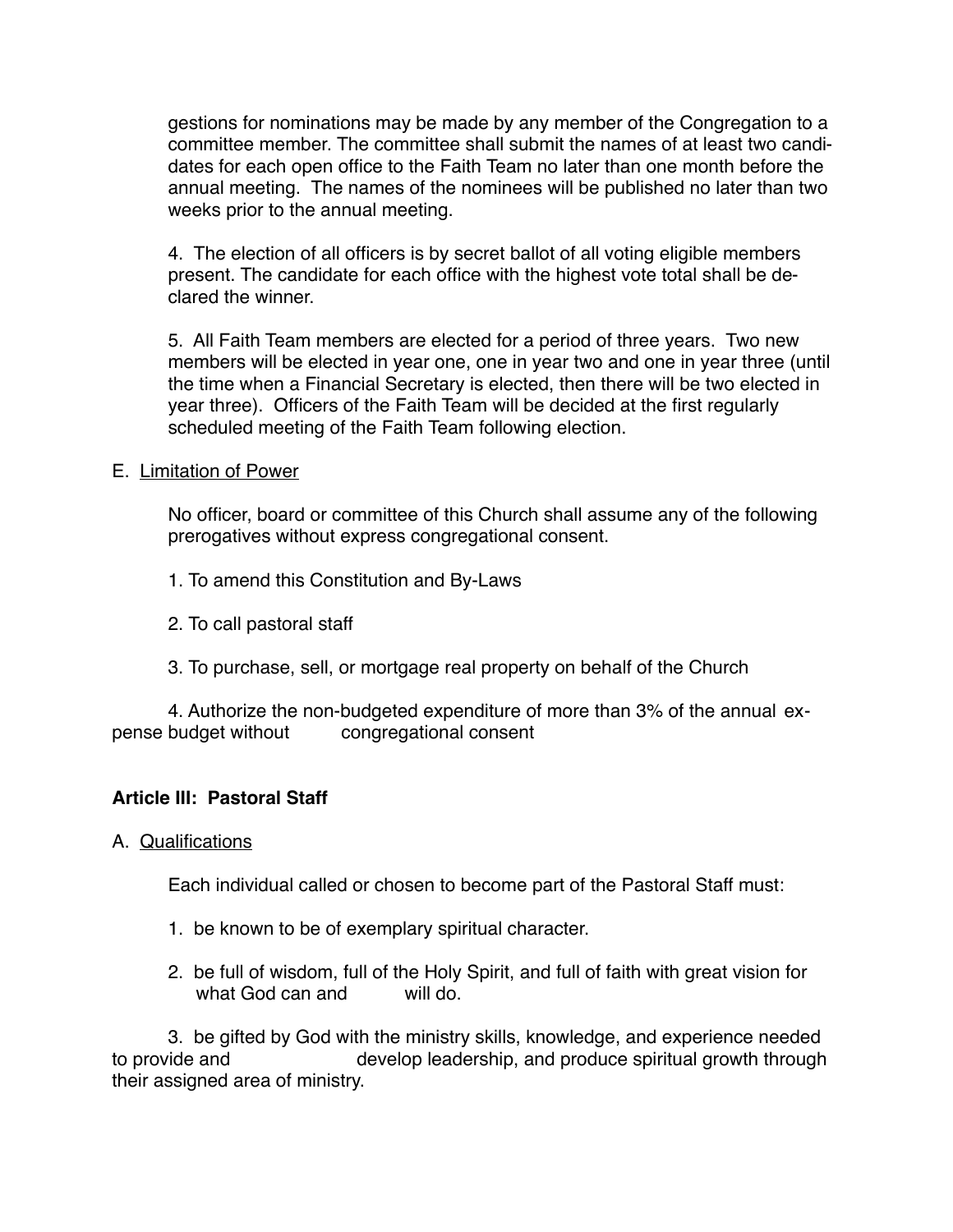- 4. have a passion for ministry.
- 5. embrace equipping others to do the work of ministry.
- 6. already hold a valid credential with the EFCA or must pursue the appropriate credential with the EFCA or equitant. They must begin the process within two years of their starting date of ministry with Seasons of Faith Fellowship Church.

#### B. Selection Procedure

### *Senior Pastor:*

1. The Faith Team shall appoint a Pastoral Search Team to solicit candidates that meet the credentials of the EFCA and investigate each regarding their personal beliefs, education, pastoral record, giftedness, and qualifications for the position.

2. The Pastoral Search Team shall then make their recommendations to the Faith Team.

3. The Faith Team and the Pastoral Search Team shall both interview the candidate. A candidate who receives unanimous approval will be invited to an informal church get acquainted session and will be invited to preach before the congregation at a regular Sunday service(s).

4. A special church meeting shall occur within ten (10) days after the visit of the candidate to consider the recommendation of the Faith Team.

5. A seventy five percent (75%) affirmative vote of cast votes, shall be necessary for the extension of a call to a Senior Pastor. The vote shall be by secret ballot of all voting eligible members present.

# *Other Pastoral Staff:*

1. The addition of any new pastoral staff position must be approved in advance by the Congregation through the budgetary process at the annual meeting or, in case of an emergency, at any congregational meeting.

2. The Faith Team will appoint a Pastoral Search Team to solicit candidates for the position and investigate each regarding their personal beliefs, education, ministry record, giftedness and qualifications for the position.

3. The Pastoral Search Team shall then make their recommendation to the Faith Team.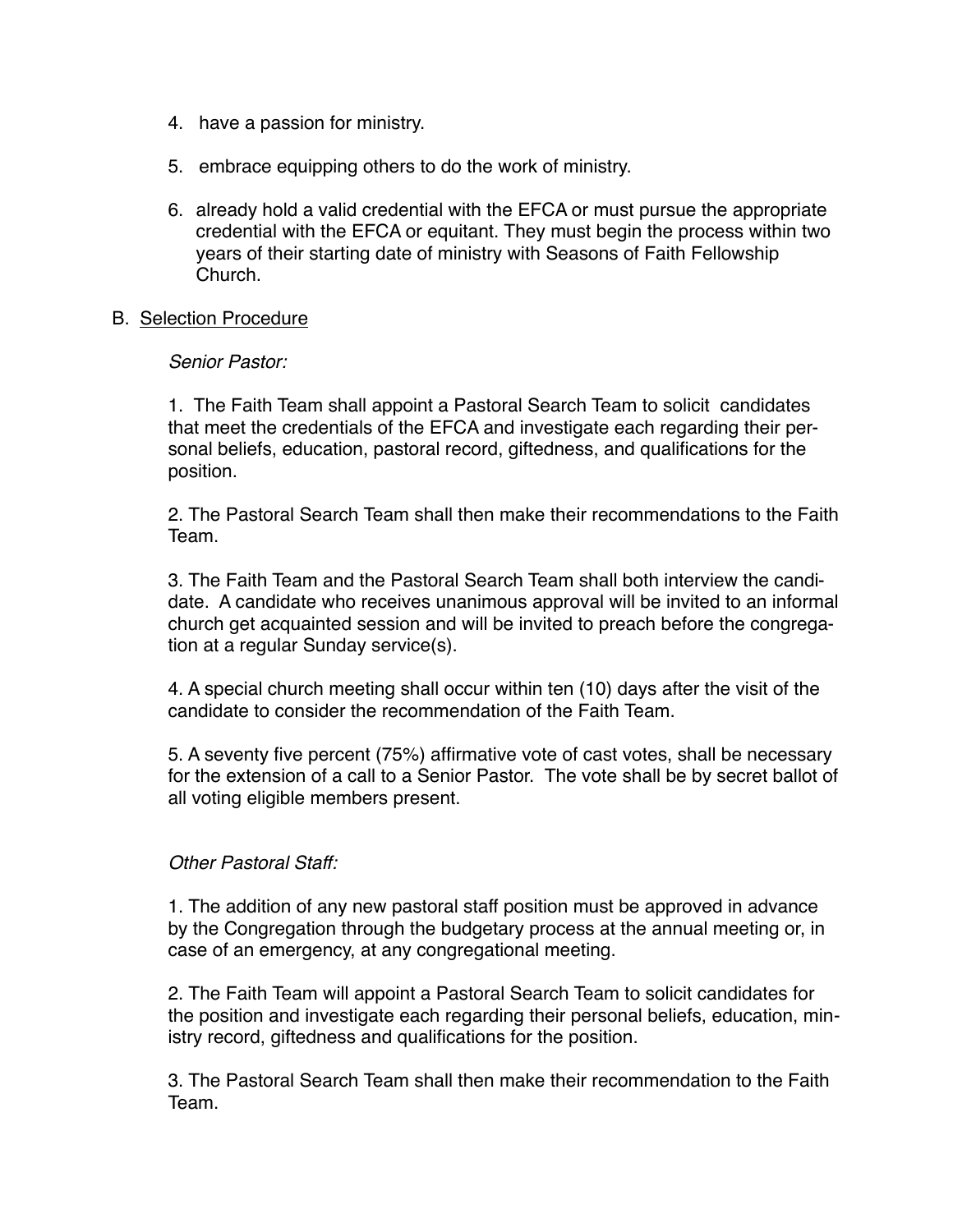4. The Faith Team and the Pastoral Search Committee will both interview the candidate. A candidate that receives unanimous approval will be invited to an informal church get acquainted session.

5. A special church meeting shall occur within ten (10) days after the candidate's visit (unless a regular business meeting is already scheduled) to consider the recommendation of the Faith Team.

6. A 75% affirmative vote of cast votes shall be necessary for the extension of a call to other pastoral staff. The vote shall be by secret ballot of all voting eligible members present.

# C. Responsibilities/Accountabilities

# *Senior Pastor:*

The Senior Pastor is the teaching elder for the Congregation.

1. *Spiritual Leadership*: model servant leadership and provide overall spiritual guidance to the church and its ministries.

2. *Preaching*: make the study, teaching and preaching of God's Word the chief and primary duty. 3. *Strategic Planning*: provide Biblical vision and direction for the Church that will best achieve the Church's purpose and mission.

*4. Leadership Development*: give overall direction and ongoing spiritual Ministry training to the staff and the Faith Team, and insure development of leadership training throughout the church. The Senior Pastor will attend the Central District and EFCA annual conferences as often as possible, as well as other District and National events. He will also encourage the rest of the staff and leaders of Seasons of Faith to regularly participate in the District and denominational events.

5. *Worship Service Oversight*: In collaboration with the Worship Ministry Team oversee arrangements, conduct, and speakers of all the church's public and regular services.

6. *Administration*: Serve as a voting member of the Faith Team and an ex. officio member of all church ministry teams. Insure the effective administration of the church office staff.

7. *Accountability*: There shall be mutual accountability between the Faith Team and the Senior Pastor.

# *Other Pastoral Staff:*

1. *Administrative Leadership*: Serve as the primary administrative leaders of the church.

2. *Accountability*: Be accountable to and serve under the direction of the Senior Pastor.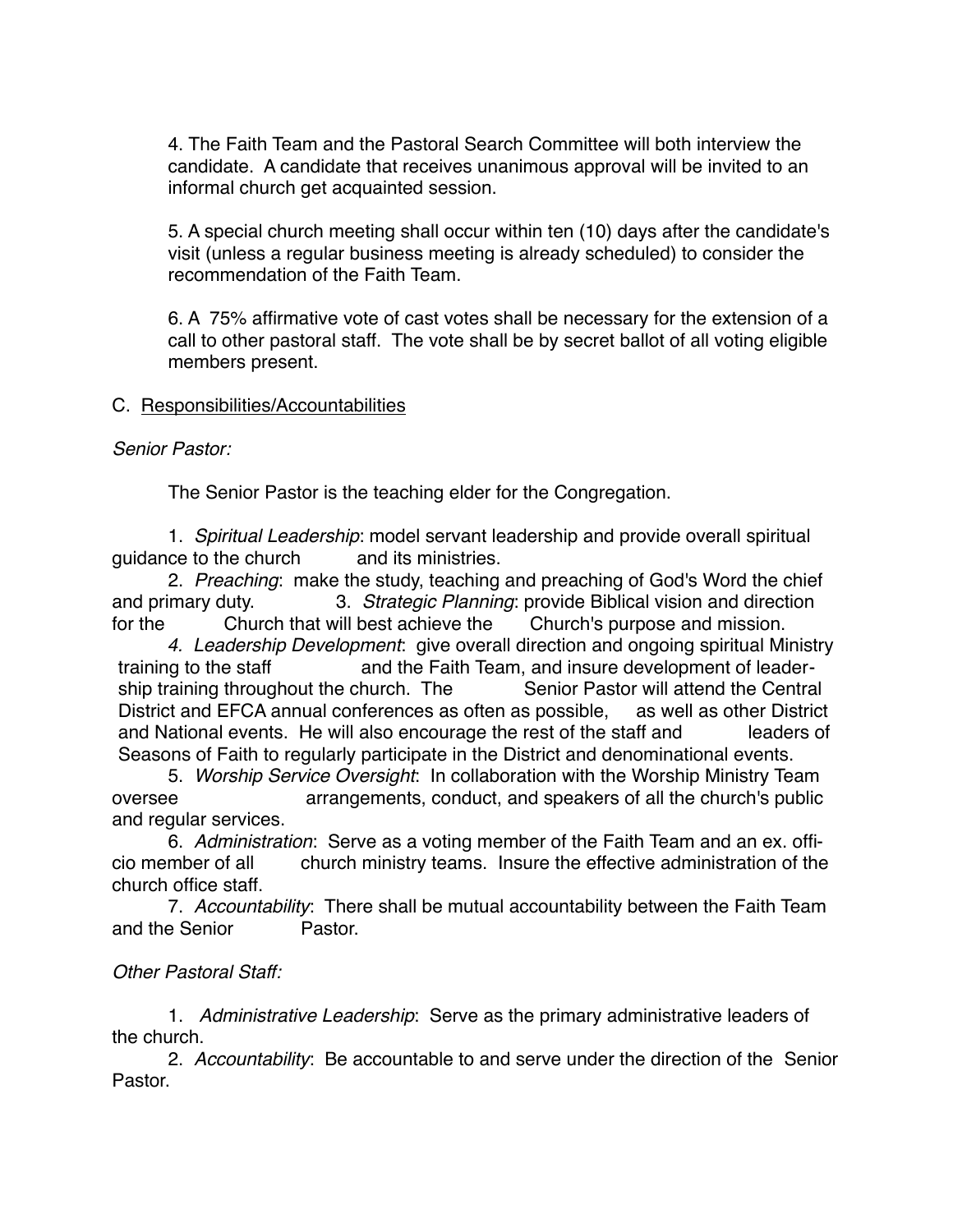3. *Duties*: Shall be determined by the Senior Pastor with the support of the Faith Team.

4. *Salaries*: Shall be approved by the Congregation at the annual meeting or at a duly called special meeting.

# **Article IV: Other Staff and Ministry Teams**

# A. Other Staff

These are paid, full or part-time program directors, assistants and interns who administratively report to the pastoral staff. The addition of staff positions must fit within budgetary guidelines approved by the Congregation. Candidates shall be selected by the pastoral staff and must be approved by the Faith Team.

# B. Ministry Teams

1. Ministry teams will be created or dissolved by the Faith Team as needed, to develop and carry out specific ministries that fulfill the mission and vision of the church.

2. Ministry teams will be lead by active church members in good standing. Team leaders shall be selected by the pastoral staff and must be approved by the Faith Team. In the absence of pastoral staff, selections will be made by the Faith Team.

3. Team leaders are accountable to the Faith Team. Their appointment will be reviewed annually by the Faith Team for either continued leadership or reassignment.

4. Team members are selected by the team leader and must be affirmed by the Faith Team. Team members are not required to be members of the church, but must be believers who exhibit godly character and are submissive to church leadership. It is recommended that the majority of any team be composed of church members.

5. The ministry teams at the inception of the church are:

a. *Worship Ministry Team*: The worship team is charged with creating an exciting, God<br>honoring environment for worship. Each week the<br>seasons of Faith audiences into team must display the ability to lead a meaningful worship experience. The team will assist the Senior Pastor with worship service planning and manage the details required to implement the plan. They will lead or assist the musicians, vocalists, and technical teams to produce a great worship program.

b. *Children and Youth Ministry Team*: The children and youth team is charged with developing a young people's ministry that is creative and ener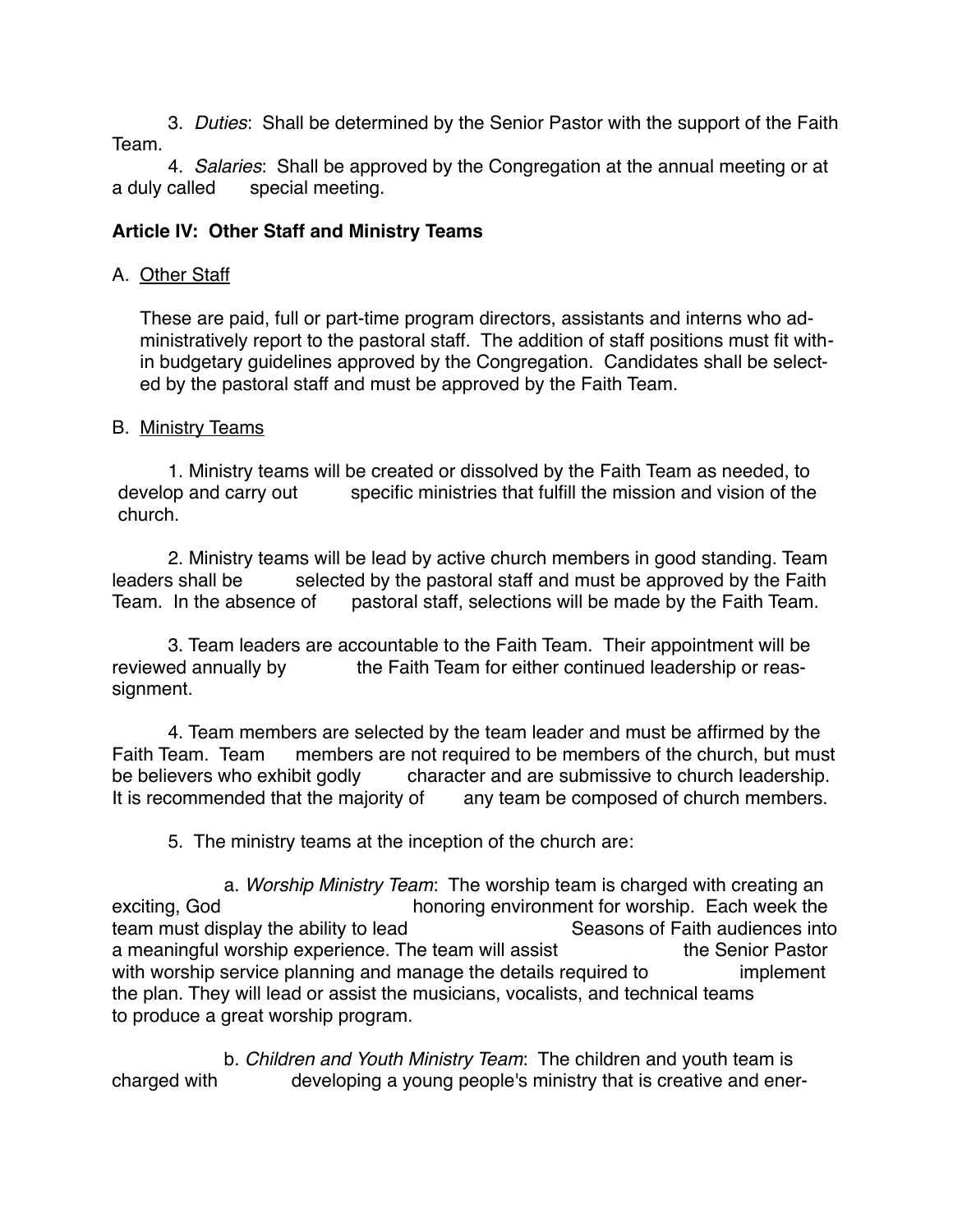getic, while maintaining a nurturing environment. Their focus is the spiritual development and maturation of our voung people.

c. *Outreach Ministry Team*: The outreach team is charged with developing programs, studies, missions and social activities that honor God and encourage relationships, in fulfillment of our vision.

# **Article V: Termination of Tenure of Officers and Staff**

# A. Vacancy and Removal

An elected or appointed office shall be declared vacant when any of the following conditions occur:

1. Death or capacity altering disability

2. Resignation

3. Failure to attend fifty percent (50%) of the regularly scheduled meetings without a valid reason within a six-month period.

4. Removal from office by action of the Faith Team. A seventy-five percent (75%) majority is required to remove an officer from office. The officer shall have the opportunity to answer the charges in the presence of the accusers. He/she shall not be present during any discussions concerning him/her or during any voting.

# B. Filling a Vacancy

Whenever a vacancy occurs in any elected office, the Faith Team may appoint someone to fill that vacancy until the next annual congregational meeting, at which time the one chosen to fill the vacancy must be presented to the Congregation for approval.

# C. Senior Pastor and Pastoral Staff

1. The Senior Pastor and all pastoral staff shall be called for an indefinite period of time and two months notice must be given by either the staff member or by the Church for the termination of ministry.

2. The Faith Team may, by a seventy five percent (75%) majority vote, recommend the dismissal of the Senior Pastor or pastoral staff to the congregation. Termination requires a majority vote cast by voting eligible members present at the special meeting. Voting will be by secret ballot.

# D. Other Staff and Ministry Teams

The Faith Team by seventy five percent (75%) vote may dismiss other staff or ministry team members.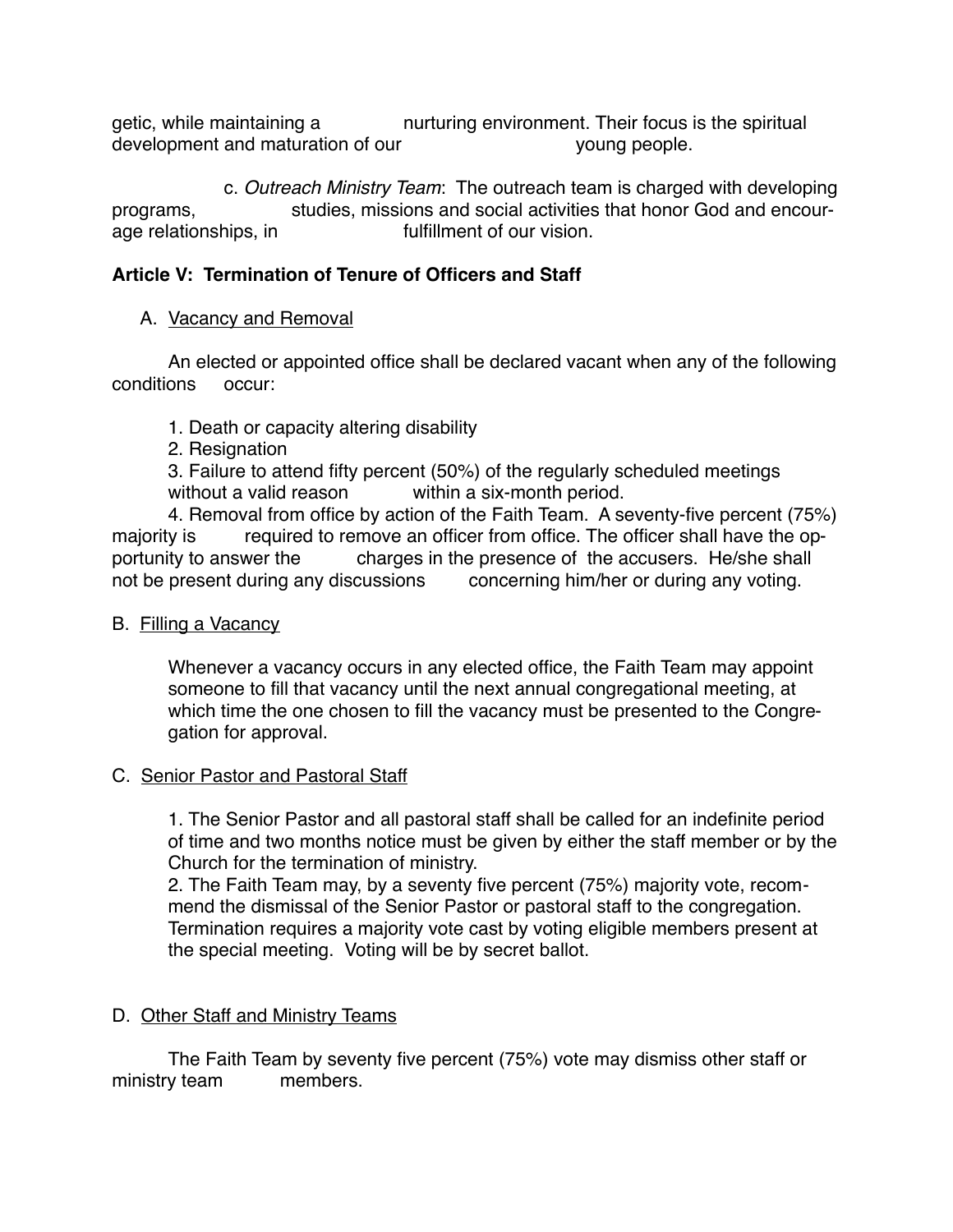# **Article VI: Meetings**

### A. Congregational meetings

1. The annual, congregational corporate meeting will be held during the month of October each year. At this meeting annual reports shall be received, officers elected, and other necessary business transacted. The fiscal year shall end on September 30.

2. Special congregational meetings may be called by the Chairperson, by any two Faith Team members, or by a written petition of a quorum of the active membership. Notice of such special meetings shall be given by announcement at two regular Sunday worship services prior to the meeting.

#### B. Rules of Order

The rules of order contained in Roberts' Rules of Order (latest revision) shall govern this organization when it is not inconsistent with the Bible, the Church's constitution and By-Laws. "Ex officio" in this document shall be defined as "non-voting."

# C. Quorum

1. Fifteen percent (15%) of the active, voting eligible membership shall constitute a quorum for the transaction of business at congregational meetings. However, the quorum shall be twenty-five percent (25%) for the annual meeting and any meeting at which the Constitution and By-Laws are amended or a decision is made to call or dismiss a pastor.

2. If a quorum is not reached, a special meeting will be called for two weeks later and business will be transacted by the members present, regardless of their number.

3. A quorum of all ministry teams and committees shall be a majority of the members.

# D. Voting Procedure

1. All matters shall be determined by majority vote (one more than one- half of all the votes cast), except as otherwise specified by these By-Laws.

2. All voting shall be done by a show of hands unless a secret ballot is specified by the By-Laws. In close votes, hands will be counted by both the Chairman and the Clerk.

#### **Article VII: Miscellaneous**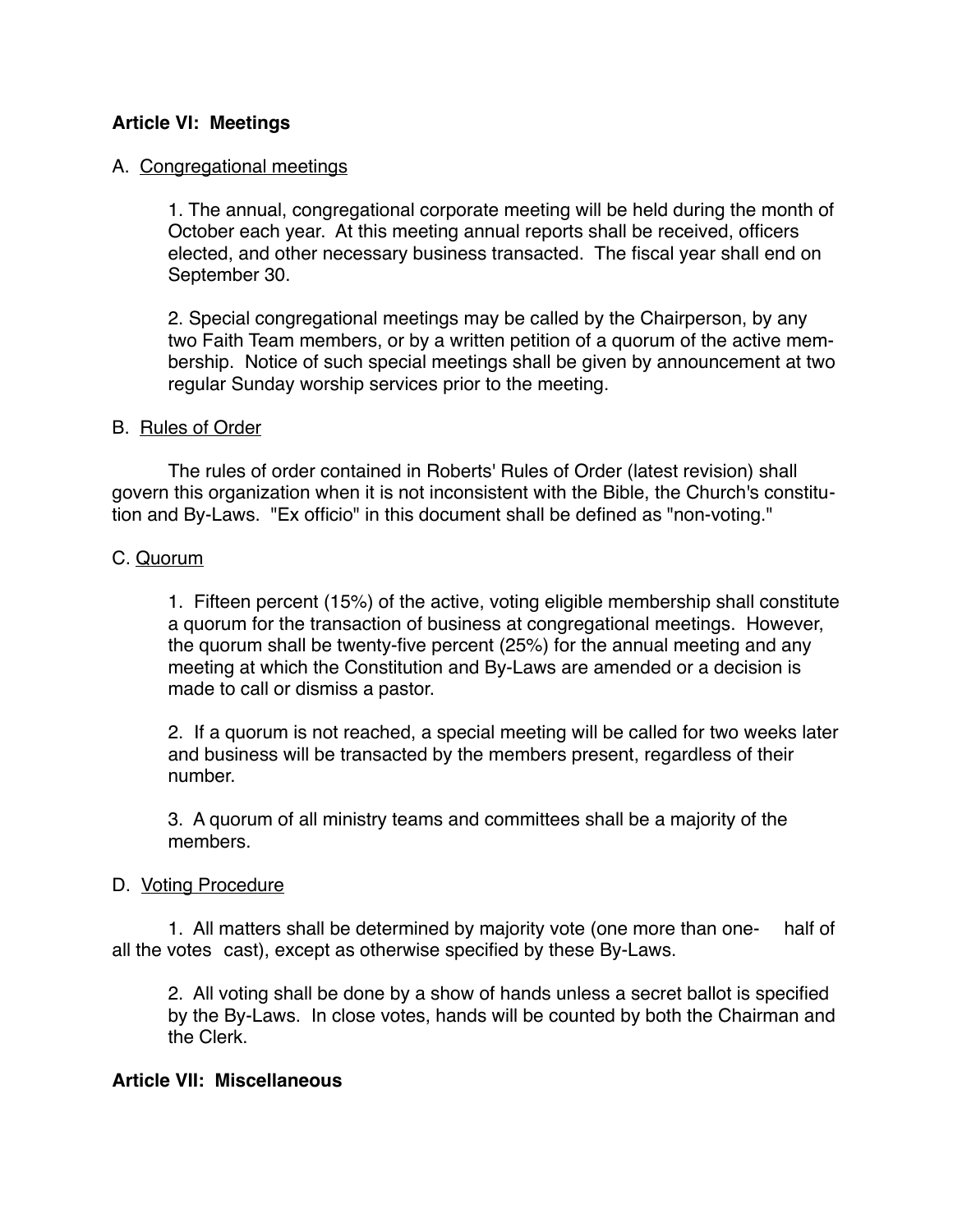### A. Organizations Within the Church

1. No organization shall be formed within or considered to be part of the Church activities before the sponsors have submitted their plans to the Faith Team for their approval and sanction.

2. The various organizations are requested to confer with the Chairperson of the Church from time to time regarding their plans and activities and to submit copies of their minutes to the Faith Team regularly. All matters of importance which affect the Church shall be submitted to the Faith Team for approval in advance.

3. No organization shall be permitted to function under the name of the Church whose chairperson or supervisor is not a member of the Church.

#### B. Fundraising

Fundraising is limited to specific mission projects. General expenses of the church should be supported by the members. Methods of raising funds by any and all organizations operating as part of the Church shall be subject to the approval of the Faith Team in advance.

### C. Recordkeeping

The church shall keep and maintain the following records:

- 1. Financial records (adequate and correct books and records of accounts).
- 2. Written minutes of all Faith Team and Congregational meetings.
- 3. Church membership (list of members to be kept current).
- 4. Contribution statements (made available for all contributions).
- 5. Asset records (church property, facilities, equipment, etc.)

All such records shall be kept at the church office, and (with the exception of contribution statements) shall be available for inspection by any member of the church. In case there is no church office, the treasurer will keep items 1, 4, and 5 and the Clerk will keep items 2 and 3.

# **Article VIII: Amendments**

Amendments to these By-Laws must be approved by the Faith Team or submitted by five members from different households to the Faith Team, who will submit them in writing to the membership at least two weeks prior to a regular business meeting or duly authorized special meeting. A seventy-five percent (75%) affirmative vote of the votes cast by voting eligible members present is required for adoption.